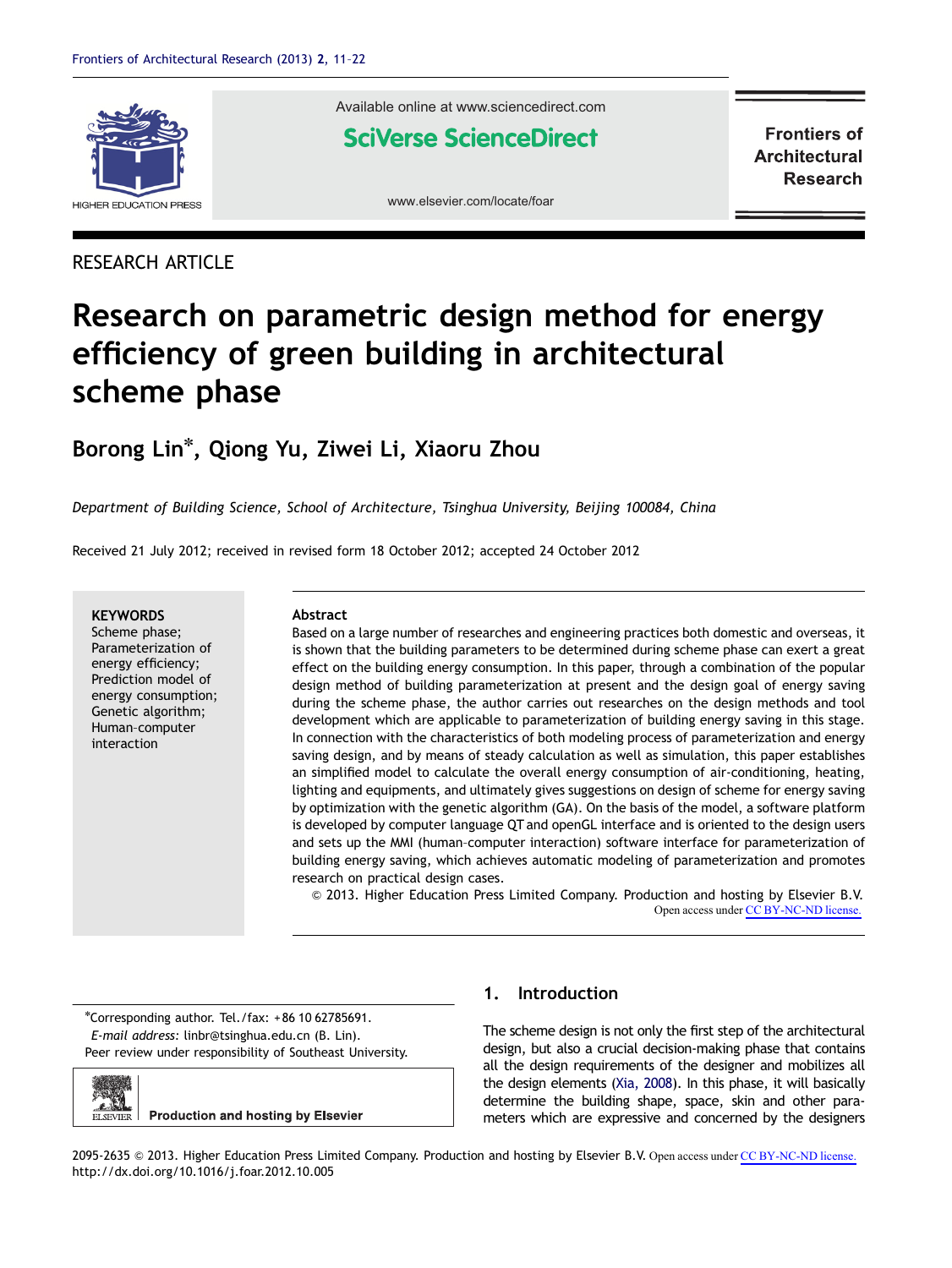on the one hand, and essential factors for the building energy consumption on the other hand. Many scholars have discussed the necessity of incorporating the energy saving into the scheme phase in their researches ([de Wilde, 2004;](#page--1-0) [Hong](#page--1-0) [et al., 2000](#page--1-0); [Augenbroe, 2001\)](#page--1-0). The research of Wilde, a Dutch scholar, shows that 57% of the energy-saving technical measures should be considered in the scheme phase ([de Wilde,](#page--1-0) [2004\)](#page--1-0). With the constant development in the design progress, the potential of energy saving becomes smaller and smaller, while the costs for the same energy-saving benefits become higher and higher, as shown in Fig. 1.

In addition, parametric design is widely popular. However, presently many programs focus on the diversity of body and skin unilaterally, while ignoring the function, energy-saving and environmental protection, which runs counter to the original intention of parametric design on the inherent rules and logics. Therefore, setting the lowest energy consumption principle as a design control law in the architectural design may unify parameterization design and energy-efficient purposes, and achieve the parametric design optimization of building form, skin, space, thus seeking a new direction for parameterization design of architectural style (Fig. 2).

Since the 1980s, scholars from various countries began to carry out the researches on thermal environment and control system simulation technology, sequentially followed by simulation in the field of CFD (Computational fluid dynamics), lighting, natural ventilation and other related researches—all of these have gradually begun to be widely applied in engineering since 2000 [\(DeST, 2006](#page--1-0)). However, the application of building performance simulation software in the scheme phase is still rare at current. The main reason is that there is few simulation aid tools designed specifically for the scheme phase in the

preliminary design or detailed design stage, thus failing to provide the detailed building information required by most of the existing simulation tools. In addition, as some important parameters which can greatly impact the performance of the building itself, such as the shape, orientation, facade design, functional classification, etc., are mainly determined in the scheme phase, and the energy saving part in the preliminary design and detailed design phase mainly refer to node design, thermal insulation materials, glass options, as well as system design of mechanical and electrical equipment, there is only a little room left for the architectural design to promote energy efficiency improvement. Therefore, in the scheme design stage, the international academic community and engineering circle have realized the necessity and importance of combining simulation aiding tools and architectural design in the research and practice of building energy saving ([Xia, 2008;](#page--1-0) [de Wilde,](#page--1-0) [2004](#page--1-0); [Zhou, 2009;](#page--1-0) [Yu, 2009\)](#page--1-0). Besides, in recent years the architectural designers have never stopped the research on the design theory innovation by considering the complex and nonlinear characteristics of the architectural design process and production mode. Among which, the parametric design of building in scheme phase has drawn more and more attention, and has been widely applied in the practice [\(Huang and Xu,](#page--1-0) [2009](#page--1-0); [Xu et al., 2010;](#page--1-0) [Zhou and Zhang, 2010](#page--1-0); [Di and Du, 2010\)](#page--1-0).

How to closely link the technology and design during the design process and how to reflect the evaluation of building performance in the control rules of the scheme design—these are the important issues to combine the ecology, energysaving design concepts and parameterization. Based on the most energy-efficient procedures, this paper establishes the procedures and technical system to generate energy-saving parameterization design in the scheme phase, builds the MMI



Fig. 1 Relationship between building performance and cost of implementation. Source: Literature Survey ([Autodesk\)](#page--1-0).



Fig. 2 Modules of energy-saving design algorithm.